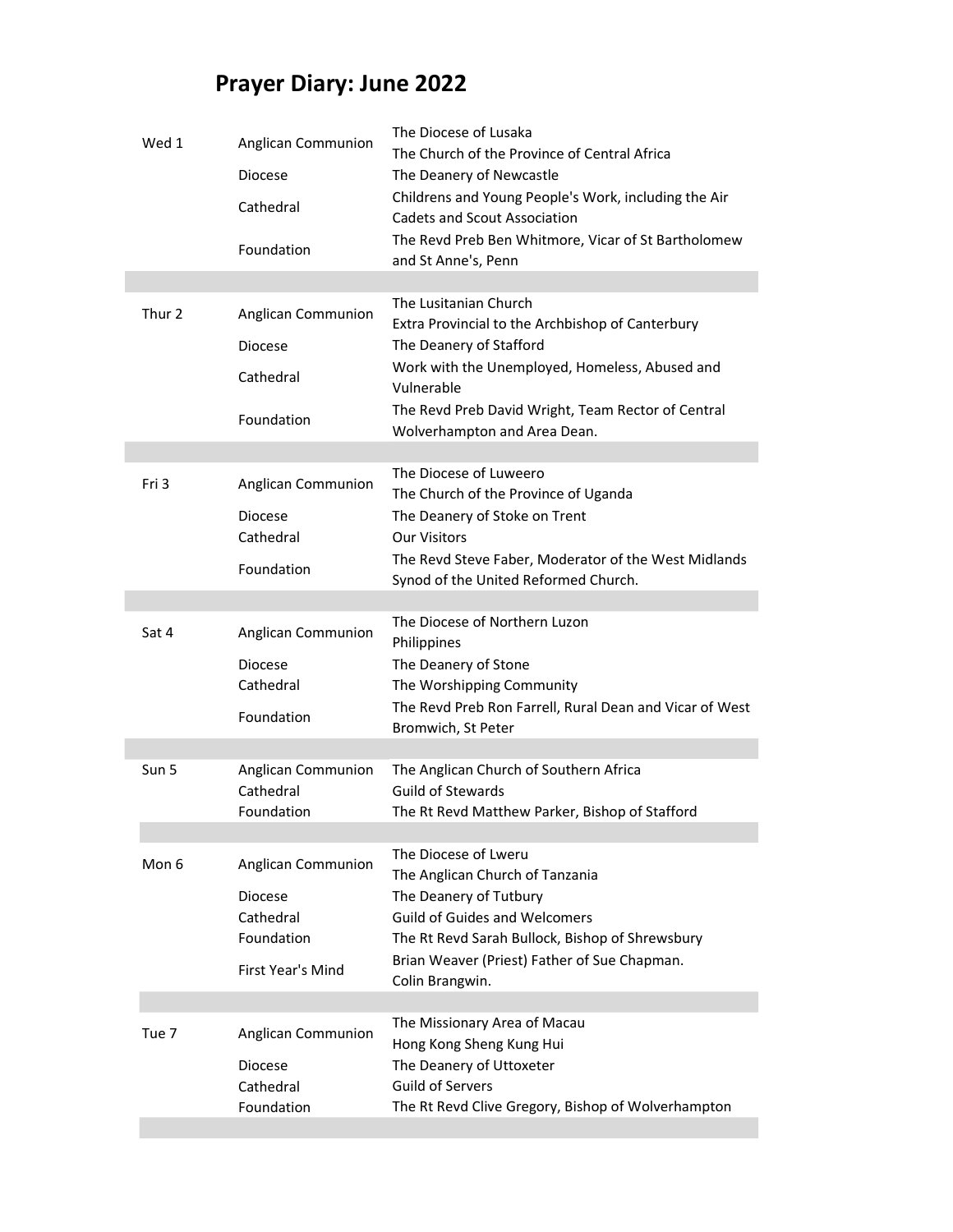| Wed 8         | Anglican Communion<br><b>Diocese</b><br>Cathedral<br>Foundation                             | The Diocese of Machakos<br>The Anglican Church of Kenya<br>The Deanery of Trysull<br>Staff (Cathedral, Library and Chapter Office)<br>The Revd Canon Sharon Prentis, Canon Theologian.                                                                           |
|---------------|---------------------------------------------------------------------------------------------|------------------------------------------------------------------------------------------------------------------------------------------------------------------------------------------------------------------------------------------------------------------|
|               |                                                                                             |                                                                                                                                                                                                                                                                  |
| Thur 9        | Anglican Communion<br><b>Diocese</b><br>Cathedral<br>Foundation                             | The Diocese of Madhya Kerala<br>The (united) Church of South India<br>The Deanery of Walsall<br>Volunteers (inc. Cleaners, Grounds, Admin, events,)<br>The Revd Preb John Allan, Vicar of Alrewas with Fradley<br>and Wychnor                                    |
| Fri 10        | Anglican Communion<br><b>Diocese</b><br>Cathedral<br>Foundation<br><b>First Year's Mind</b> | The Diocese of Madi-West Nile<br>The Church of the Province of Uganda<br>The Deanery of Wednesbury<br>Bell Ringers, Flower Guild & Broiderers<br>The Revd. Preb Terry Bloor, Interim Minister Stafford<br>Episcopal Area<br>Tony Linger Husband of Shiela Linger |
| Sat 11        | Anglican Communion<br><b>Diocese</b><br>Cathedral<br>Foundation                             | The Diocese of Madras<br>The (united) Church of South India<br>The Deanery of West Bromwich<br>Pastoral Care Group<br>The Revd Preb Paul Brown, Rector of Smestow Vale<br>Team                                                                                   |
| <b>Sun 12</b> | Anglican Communion<br>Cathedral<br>Foundation                                               | The Anglican Church of South America<br>Diocesan Digest Sound Magazine Volunteers<br>The Revd Preb Nigel Clemas, Rector of Chapel Chorlton,<br>Maer and Whitmore.                                                                                                |
| <b>Mon 13</b> | Anglican Communion<br><b>Diocese</b><br>Cathedral<br>Foundation                             | The Diocese of Madutai-Ramnad<br>The (united) Church of South India<br>The Deanery of Wolverhampton<br>Our work with children and young people.<br>The Revd Preb Ian Cardinal, Rector of Ss Michael and<br>Wulfad, Stone with St Saviour, Aston                  |
| Tue 14        | <b>Anglican Communion</b><br><b>Diocese</b><br>Cathedral<br>Foundation                      | The Diocese of Magwi<br>The Province of the Episcopal Church of South Sudan<br>The Deanery of Wulfrun<br><b>Chalice Administrants and Readers</b><br>The Revd Preb Alison Coles, Chaplaincy Team Leader for<br><b>Walsall Healthcare NHS Trust</b>               |
|               |                                                                                             |                                                                                                                                                                                                                                                                  |
| <b>Wed 15</b> | Anglican Communion                                                                          | The Diocese of Mahajanga<br>The Church of the Province of the Indian Ocean                                                                                                                                                                                       |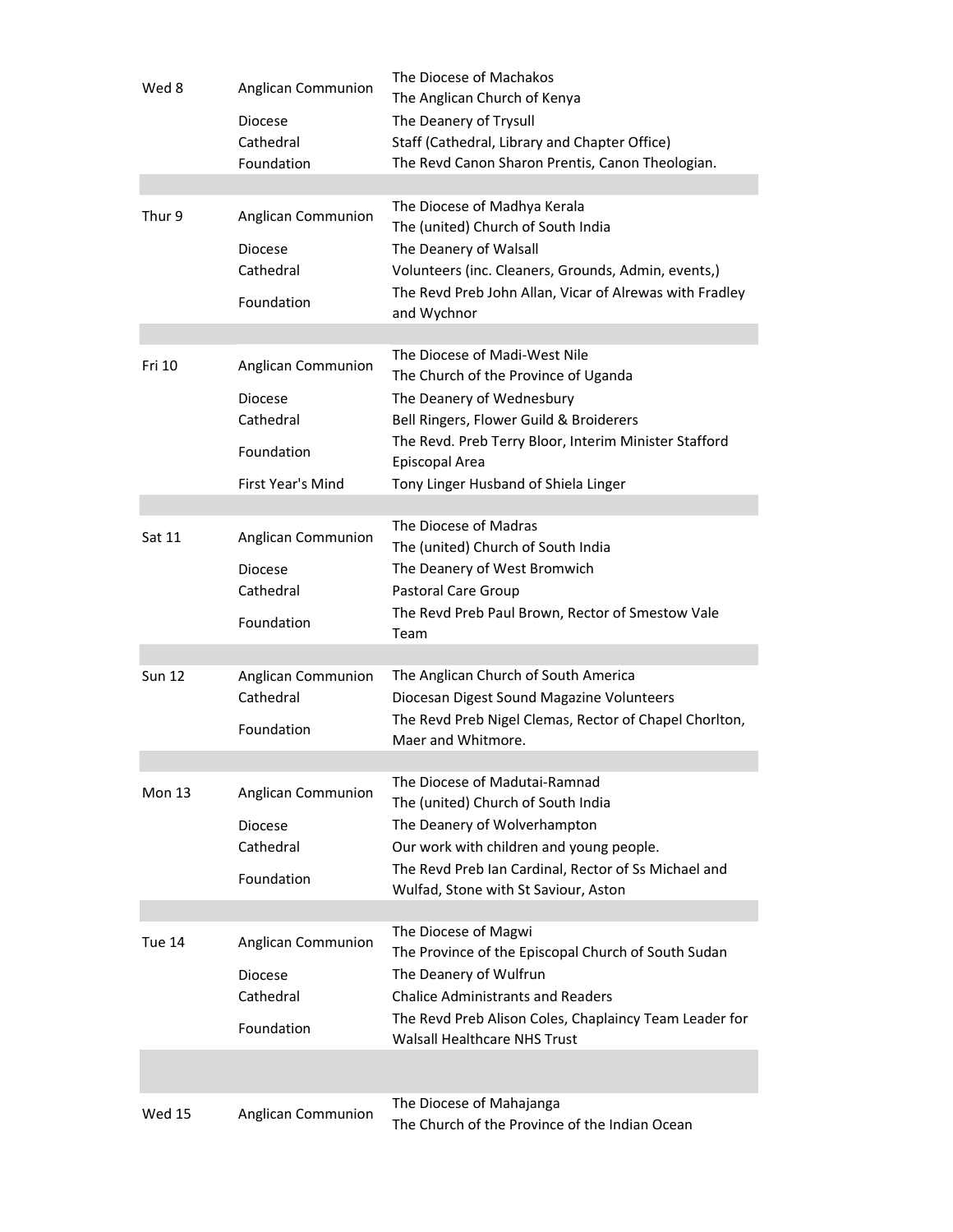|               | Cathedral<br>Foundation                                         | The Deanery of Lichfield<br>Volunteer Photographers / Live-stream Volunteers<br>The Revd. Preb Ron Farrell, Vicar of St Francis of Assissi,<br>West Bromwich and Rural Dean of West Bromwich                                                                                                              |
|---------------|-----------------------------------------------------------------|-----------------------------------------------------------------------------------------------------------------------------------------------------------------------------------------------------------------------------------------------------------------------------------------------------------|
| Thur 16       | Anglican Communion<br><b>Diocese</b><br>Cathedral<br>Foundation | The Diocese of Maiduguri<br>The Church of Nigeria (Anglican Communion)<br>The Deanery of Penkridge<br>The Civic Community (Mayor of Lichfield, Sheriff, Chair of<br>the District Council and Officers)<br>The Venerable Julian Francis, Archdeacon of Walsall                                             |
| Fri 17        | Anglican Communion<br>Diocese<br>Cathedral<br>Foundation        | The Diocese of Maine<br>The Episcopal Church<br>The Deanery of Rugeley<br>Estates Committee and Cathedral Enterprises Board<br>The Revd Preb Michael Freeman, Vicar of Horninglow                                                                                                                         |
| <b>Sat 18</b> | Anglican Communion<br><b>Diocese</b><br>Cathedral<br>Foundation | The Diocese of Maiwut<br>The Province of the Episcopal Church of South Sudan<br>The Deanery of Tamworth<br>Finance and Risk Committee<br>The Revd Preb Richard Grigson, Rector of St Mary's<br>Stafford and Marston and St Chad's Stafford                                                                |
| <b>Sun 19</b> | Anglican Communion<br>Cathedral<br>Foundation                   | Province of the Episcopal Church of South Sudan<br><b>Fabric Advisory Committee</b><br>The Revd Preb Pat Hawkins, Vicar of Ellesmere, St Mary                                                                                                                                                             |
| Mon 20        | Anglican Communion<br>Cathedral<br>Foundation                   | The Diocese of Makamba<br>The Anglican Church of Burundi<br>The Deanery of Edgmond and Shifnal<br><b>Executive Management Team</b><br>The Revd Preb Brian Leathers, Vicar of Alton with<br>Bradley-le-Moors and Denstone with Ellastone and<br><b>Stanton and Mayfield</b>                                |
| Tue 21        | Anglican Communion<br><b>Diocese</b><br>Cathedral<br>Foundation | The Diocese of Makueni<br>The Anglican Church of Kenya<br>The Deanery of Ellesmere<br>Choral Foundation (DoM, ADoM, Asssitant Organists,<br>Priest-Vicars, LVCs, Choristers (and families) Volunteers,<br>Chorister Matrons + MusicShare)<br>The Revd Preb Mark McIntyre,<br>Vicar of St Gabriel, Walsall |
| Wed 22        | Anglican Communion<br><b>Diocese</b>                            | The Diocese of Makurdi<br>The Church of Nigeria (Anglican Communion)<br>The Deanery of Hodnet                                                                                                                                                                                                             |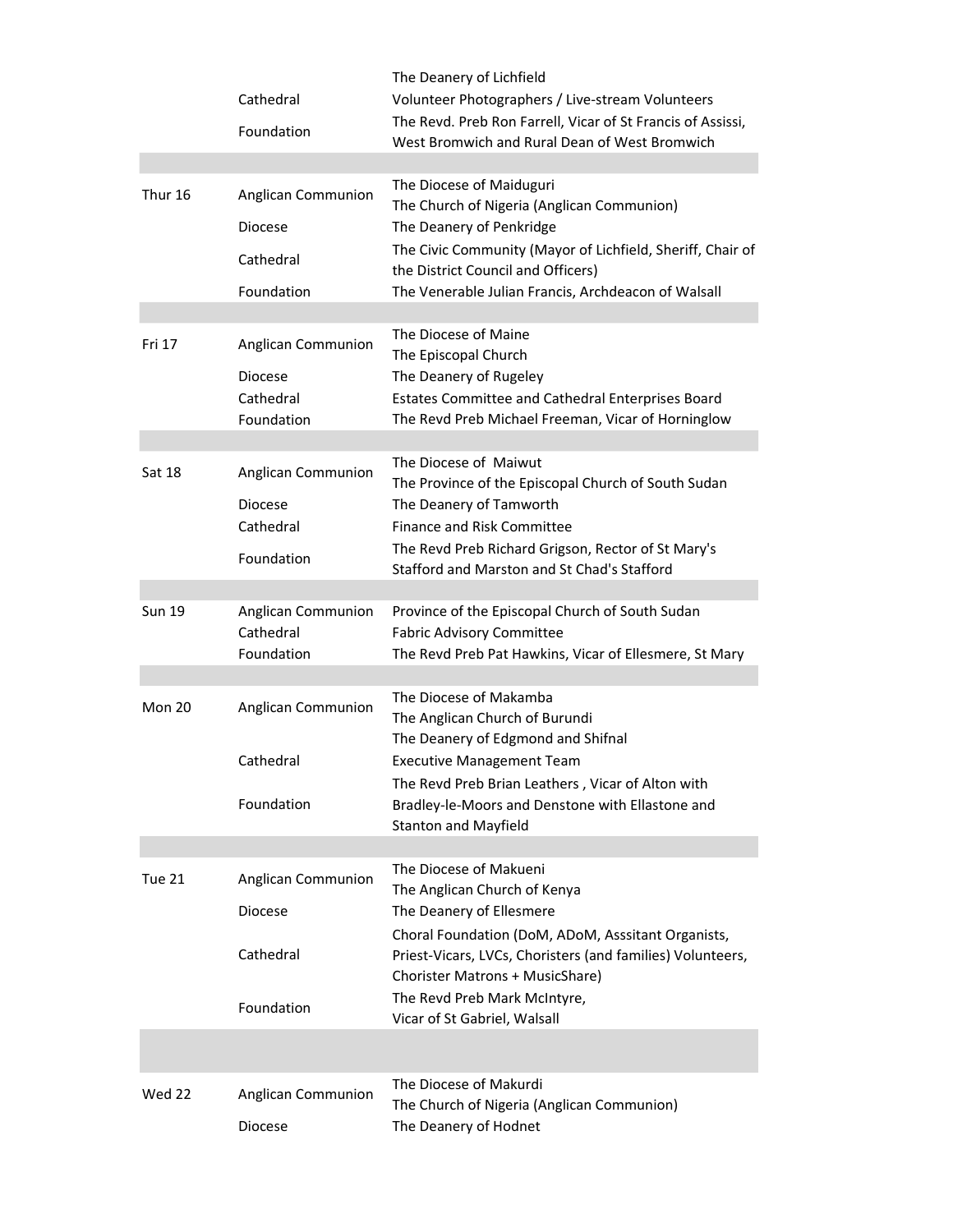|               | Cathedral<br>Foundation                                                | The Cathedral School (Governors, Head Teacher and<br>Senior Management Team, Teaching & Support staff,<br>The Revd Preb Philip Moon,<br>Vicar of Bishopswood and Brewood                                                                                        |
|---------------|------------------------------------------------------------------------|-----------------------------------------------------------------------------------------------------------------------------------------------------------------------------------------------------------------------------------------------------------------|
|               |                                                                        |                                                                                                                                                                                                                                                                 |
| Thur 23       | Anglican Communion<br><b>Diocese</b><br>Cathedral<br>Foundation        | The Diocese of Malabar<br>The (united) Church of South India<br>The Deanery of Oswestry<br>The Cathedral Chapter<br>The Revd Preb Helen Morby, Rector of Edgmond with<br>Kynnersley and Preston upon the Weald Moors.                                           |
| Fri 24        | Anglican Communion<br><b>Diocese</b><br>Cathedral<br>Foundation        | The Diocese of Malaita<br>The Anglican Church of Melanesia<br>The Deanery of Shrewsbury<br>Cathedral Council<br>The Revd Preb Sarah Morris, Managing Chaplain at<br>HMP/YOI Drake Hall                                                                          |
| <b>Sat 25</b> | Anglican Communion<br><b>Diocese</b><br>Cathedral<br>Foundation        | The Diocese of Malakal<br>The Province of the Episcopal Church of South Sudan<br>The Deanery of Telford<br>The Dean and Residentiary Canons<br>The Revd Preb Martin Rutter, Vicar of Great Barr                                                                 |
| <b>Sun 26</b> | Anglican Communion<br>Cathedral<br>Foundation                          | Province of the Episcopal Church of Sudan<br>Those who live in the Cathedral Close<br>The Revd Preb Sarah Schofield, Senior Chaplain to the<br>University of Wolverhampton                                                                                      |
| Mon 27        | Anglican Communion<br><b>Diocese</b><br>Cathedral<br>Foundation        | The Diocese of Lake Malawi<br>The Church of the Province of Central Africa<br>The Deanery of Wem and Whitchurch<br>The Diocesan Office (St Mary's House and Three Spires<br>House)<br>The Revd Preb Adrian Stone,<br>Vicar of Trentham, St Mary and All Saints. |
| Tue 28        | <b>Anglican Communion</b><br><b>Diocese</b><br>Cathedral<br>Foundation | The Diocese of Northern Malawi<br>The Church of the Province of Central Africa<br>The Deanery of Wrockwardine<br>The Bishop of Lichfield and his Household<br>The Venerable Paul Thomas, Archdeacon of Salop                                                    |